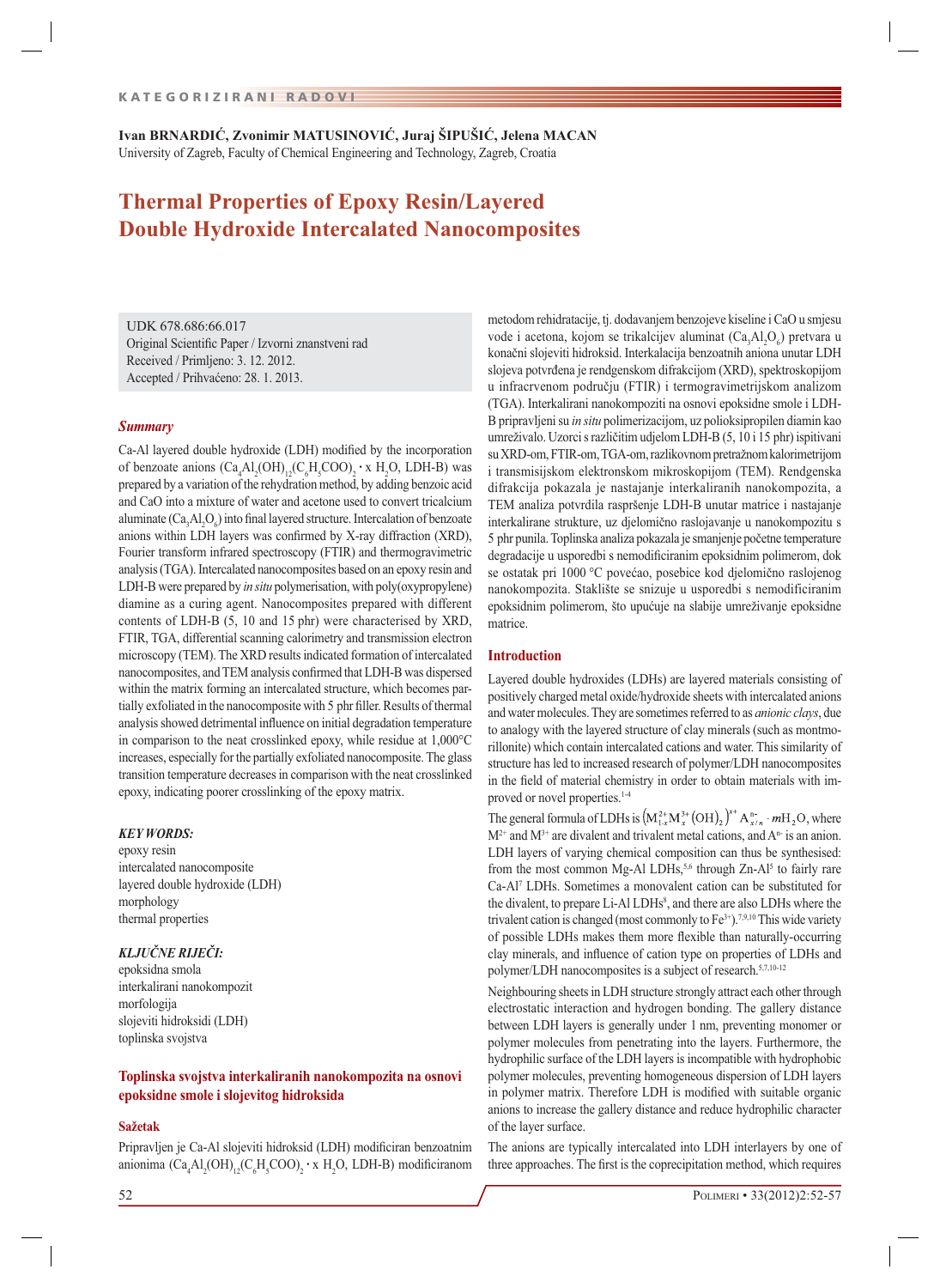the addition of an  $M^{2+}/M^{3+}$  metal salt solution to a base solution of the desired anions.13 The second is the direct ion exchange method, in which LDHs are stirred in a concentrated solution of desired anions.<sup>14</sup> The third is the rehydration method, in which calcined LDH is added to a solution of desired anions.<sup>15</sup> The intercalated LDH/water-soluble polymer nanocomposites have been prepared successfully,16-20 either by the direct intercalation of polymeric anions into LDH, or by intercalation of monomeric anions into LDH followed by *in situ* polymerization. The intercalation of hydrophobic monomers or polymers presented a greater challenge,5,6,21-28 and the resulting composite materials rarely show full exfoliation. Most of the research on polymer/LDH nanocomposites has involved thermoplastic polymers, but several research groups worked on the preparation of thermoset (epoxy)/LDH nanocomposites.<sup>24,29-31</sup> In this paper, the preparation of epoxy/Ca-Al LDH intercalated nanocomposites is presented.

# **Experimental**

Materials used in the synthesis of benzoate-intercalated Ca-Al LDH (LDH-B) were calcium carbonate, CaCO<sub>3</sub>, p.a. (*Kemika*, Croatia), aluminium hydroxide, Al(OH)<sub>3</sub>, reagent grade (*Aldrich*, USA) and benzoic acid, C<sub>6</sub>H<sub>5</sub>COOH, p.a. (*Kemika*). The materials were used without further purification. To prepare nanocomposite materials, an epoxy resin, diglycidyl ether of bisphenol A (*DGEBA, Epikote 828 EL*, *Shell Chemicals,*  United Kingdom) with the epoxy equivalent weight of 190 g/mol was used, with poly(oxypropylene) diamine (*Jeffamine D230*, *Huntsman Corporation*, USA) as a curing agent. Structural formulas of used materials are given in Scheme 1.



SCHEME 1 – Structural formulas of used materials

Initial substance for synthesis of LDH-B, tricalcium aluminate  $(Ca<sub>3</sub>Al<sub>2</sub>O<sub>6</sub>)$ , has been prepared by firing wet-homogenized stoichiometric slurry of CaCO<sub>3</sub> and Al(OH)<sub>3</sub> (mole ratio 3:2) at 1,350°C for 3 h. LDH-B was synthesized by a variation of the rehydration method, by which tricalcium aluminate is converted to layered tetracalcium aluminate. The reaction between finely milled tricalcium aluminate, additional stoichiometric amount of calcium oxide (freshly prepared by firing  $CaCO<sub>3</sub>$ ) and benzoic acid was performed in mixture of deionised water and acetone. The reaction mixture was poured into a tightly screwed polyethylene flask, vigorously shaken for 24 h at room temperature, then filtered and rinsed with acetone in order to prevent agglomeration and cementing of the freshly prepared filler.

To prepare the neat epoxy resin system, DGEBA and a stoichiometric amount (30 phr, parts per hundred parts of resin) of *Jeffamine D230* were mixed and stirred at room temperature in a closed vessel for 1 h. To prepare the composite systems with 5, 10 and 15 phr of filler (equivalent to 3.7, 7.1, and  $10.3\%$  of the final material), epoxy resin was compounded with desired amount of LDH-B at 75°C for 24 h and sonicated for 15 min. After cooling the compound to room temperature, a stoichiometric amount of the curing agent *Jeffamine D230* was added and the compound stirred for 1 h. The compound was then poured into mould and cured at 80°C for 3 h, and then postcured at 120°C for 1 h. Specimens for instrumental characterization were cut from the obtained samples.

Fourier transform infrared (FTIR) spectra of the materials were recorded on a *Bruker Vertex 70* (Germany) FTIR spectrometer in ATR mode. Spectra were obtained using resolution of  $4 \text{ cm}^{-1}$ , averaged over 16 scans between 400 and 4,000 cm-1. The X-ray diffraction (XRD) patterns were determined using a *Shimadzu XRD-6000* (Japan) with CuK<sub>a</sub> radiation. Differential scanning calorimetry (DSC) measurements were carried out on a *Netzsch DSC 200* (Germany) operating in a nitrogen atmosphere, at the heating rate of 10 K·min<sup>-1</sup>, with specimen size  $\sim$  20 mg. Each specimen was scanned twice, first from room temperature to 180°C, then cooled back to room temperature and heated to 500°C. The thermogravimetric analysis (TGA) was performed on a *Perkin Elmer thermobalance TGS-2* (USA), under a nitrogen (inert atmosphere) or synthetic air (oxidative atmosphere) flow of 150 cm<sup>3</sup>·min<sup>-1</sup>, at the heating rate of 20 K·min<sup>-1</sup>. Additional TGA was performed on powdered specimens in atmosphere of air, under the same conditions. The transmission electron microscopy (TEM) images were obtained on a transmission electron microscope *JEOL JEM-200CX* (Japan) with accelerating voltage of 200 kV. The specimens were cut to thickness of 80-110 nm on an ultratome *Leica Ultracut R* (Germany) with a glass knife.

## **Results and discussion**

In order to facilitate the entry of polymer matrix in between LDH layers, it is important to increase its organophilicity (by preparation of LDH-B) and increase the interlayer distance. The chosen approach, of simultaneously forming the double-layered structure and modifying it by saturating the positively charged layers with bulky organic anions, is an adaptation of procedure by Wang et al.<sup>25</sup> Benzoic acid, containing aromatic ring, is expected to show affinity with DGEBA.



FIGURE 1 – XRD spectra of investigated specimens; curves shifted vertically for clarity

From XRD spectra (Figure 1) it can be seen that the intercalation of benzoate anions influences the interlayer distance, which can be determined from the position of the first maximum. Positions of diffraction maxima for all the investigated specimens and interlayer distances calculated from them (*d*) are given in Table 1. The interlayer distance of LDH-B increases to 1.465 nm ( $2\theta = 6.03^{\circ}$ ), in comparison with 0.808 nm ( $2\theta = 10.95^{\circ}$ ) for LDH saturated with hydroxide anions, synthesized in a parallel procedure with no benzoic acid in the reaction mixture. This is comparable to Mg-Al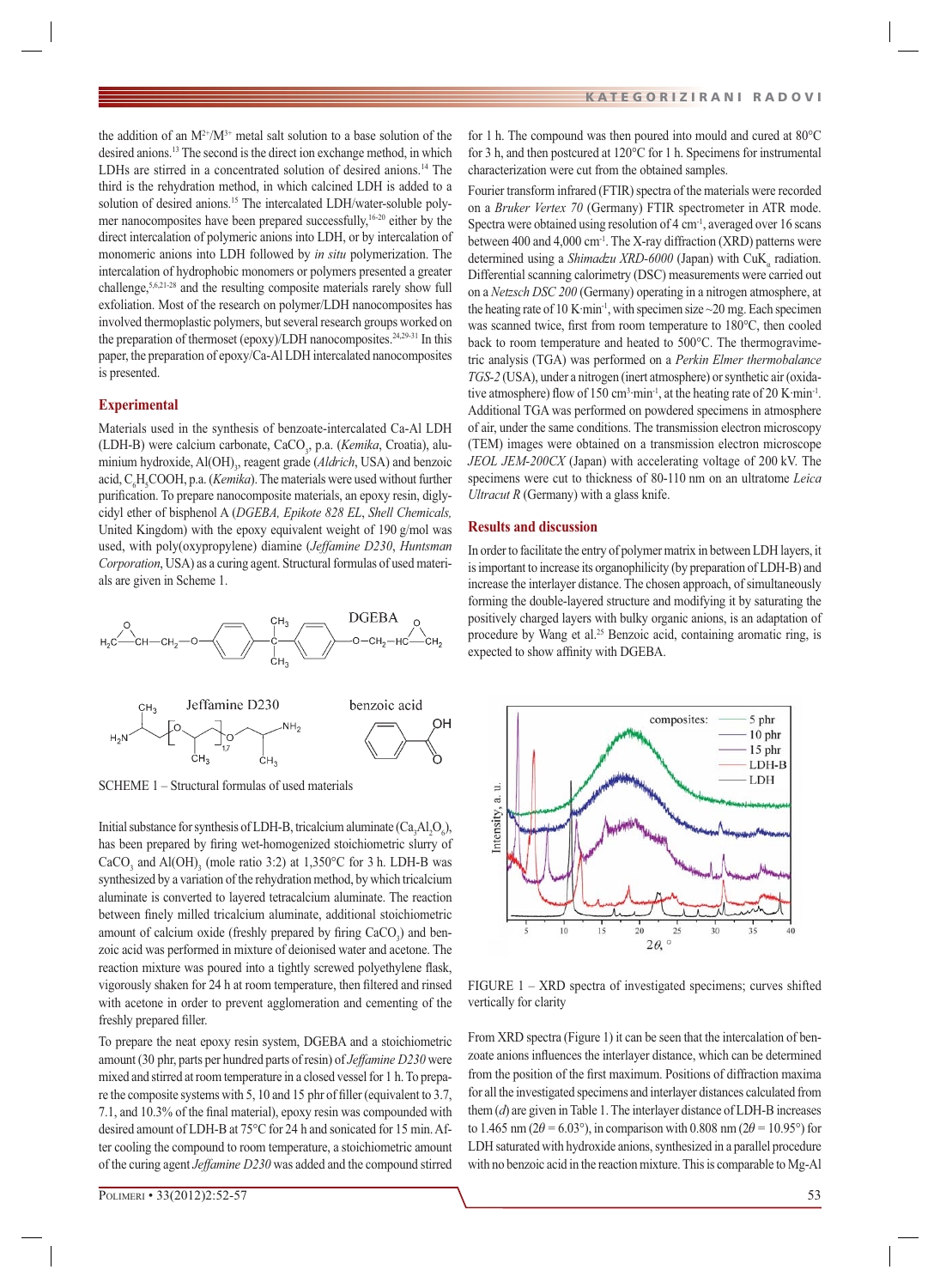LDH modified by benzoic acid<sup>32</sup> which had interlayer distance of 1.55 nm after modification, and the difference may be explained by changes in anion orientation due to change in LDH composition.11 Characteristic maxima of LDH-B  $(2J = 31^{\circ}$  and 36°, indices 110 and 201 in Table 1) present in all epoxy/LDH-B systems indicate successful incorporation of LDH-B into polymer matrix. The intensity of these maxima increases with increasing filler content. In systems with 10 and 15 phr filler, maxima originating from the layered structure of the filler (at  $6.03^{\circ}$ ,  $12.21^{\circ}$ ,  $18.63^{\circ}$ and 24.41°) are further shifted (to 3.92°, 7.78°, 11.60° and 15.52°). This is a result of intercalation of LDH-B with the epoxy matrix and formation of intercalated nanocomposites, with interlayer distance of the filler increasing to 2.25 nm in the composite with 15 phr filler and to 2.54 nm in the one with 10 phr filler. Nanocomposite with 5 phr of filler does not show maxima originating from the layered structure. This may be due to exfoliation of the filler, but may also be caused by large distribution of interlayer distances caused by various levels of intercalation.5,32,33



FIGURE 2 – FTIR spectra of listed specimens, phenyl band at 715 cm-1 marked with the dotted line; curves shifted vertically for clarity

Figure 2 shows FTIR spectra of LDH, LDH-B, neat epoxy and an epoxy/LDH composite. LDH shows bands at 1,416 and 1,360 cm<sup>-1</sup>, 874,  $667, 519$  and  $420 \text{ cm}^3$ . Some of these bands, with minor shifts (519 to 490) and 420 to 401 cm<sup>-1</sup>) are also present in the spectrum of LDH-B, so they may be assigned to the inorganic layers of LDH. The bands at 1,420, 1,350 and 667 cm-1 overlap with new bands in LDH-B spectrum, while the band at 874 cm<sup>-1</sup> completely disappears: it is likely a band of  $CO_3^2$  interlayer ions that are difficult to completely avoid when synthesizing pure LDH. The bands of COO- symmetrical stretching are present at 1,450-1,350 cm-1 (with a pronounced band at  $1,380 \text{ cm}^{-1}$ ), while the bands of asymmetrical

COO- stretching are present at 1,600 and 1,537 cm-1, indicating the presence of benzoate anions within the LDH-B. CH-out-of-plane bending of the phenyl ring bands at 717 and 675 cm<sup>-1</sup> are observed in the spectra of LDH-B. The band at 717 cm-1 can also be observed in the composite, while the other characteristic LDH-B bands are not visible. Neat epoxy has several characteristic absorption bands: C-aryl bond stretching at 1508 and  $1207 \text{ cm}^{-1}$  and CH-in-plane-deformation of aryl group at  $825 \text{ cm}^{-1}$ , which are all present in spectrum of the composite.



FIGURE 3 – TGA curves of LDH and LDH-B in atmosphere of air

Comparison of TGA curves of LDH and LDH-B in air (Figure 3) also confirms intercalation of organic anions between the layers. Since the degradation of LDH is complex, occurring in at least 4 distinct steps, it is difficult to ascribe a particular mass loss to the interlayer anions. The first step at 100-225 $\mathrm{^{\circ}C}$  is the loss of adsorbed water, while further steps at 250-400°C, 430-520°C and 650-800°C are all caused by the degradation of the constituent hydroxides, including interlayer ones. Comparing the two curves, it can be seen that the modified LDH-B has greater mass loss than unmodified LDH in all degradation steps, which indicates that the organic molecules are not present solely inside the double layers, but also on the outer surface of the LDH-B, where they degrade or evaporate at lower temperatures. From the overall mass residue (67.0% for LDH and 49.3% for LDH-B) we have calculated that LDH-B is composed of 75.7 % LDH and 24.3% benzoate.

Morphology of epoxy/LDH-B nanocomposites was further studied by TEM (Figure 4). With smaller magnification (Figure 4a) it can be seen that LDH-B is homogeneously dispersed within the epoxy matrix. Larger magnification confirms intercalation of polymer matrix within the layered structure of LDH-B, but no complete exfoliation in any of the nanocomposites. Only nanocomposite with 5 phr of filler shows partial exfoliation.

TABLE 1 – Comparison of diffraction maxima of LDH, LDH-B and composites with 10 and 15 phr filler

| Miller  | <b>LDH</b>          |                 | LDH-B               |                 |                                       | $10$ phr          | $15$ phr            |                 |
|---------|---------------------|-----------------|---------------------|-----------------|---------------------------------------|-------------------|---------------------|-----------------|
| indices | $2\theta$ / $\circ$ | $d / \text{nm}$ | $2\theta$ / $\circ$ | $d / \text{nm}$ | $2\theta$ / $\circ$                   | $d / \text{nm}$   | $2\theta$ / $\circ$ | $d / \text{nm}$ |
| 002     | 10.95               | 0.808           | 6.03                | 1.465           | 3.48                                  | 2.539             | 3.92                | 2.254           |
| 004     | 21.83               | 0.407           | 12.21               | 0.724           | 6.98                                  | 1.266             | 7.78                | 1.136           |
| 006     | 33.48               | 0.268           | 18.63               | 0.476           | 11.10                                 | 0.797             | 11.60               | 0.763           |
| 008     | $- -$               | $- -$           | 24.41               | 0.365           | $- -$                                 | --                | 15.52               | 0.571           |
| 0010    | $- -$               | $- -$           | 31.07               | 0.288           | $- -$                                 | $- -$             | 19.50               | 0.455           |
| 0012    | $\hspace{0.05cm}$   | $- -$           | 37.77               | 0.238           | $\hspace{0.05cm}$ – $\hspace{0.05cm}$ | $\hspace{0.05cm}$ | 23.50               | 0.378           |
| 110     | 31.17               | 0.287           | 31.07               | 0.288           | 30.72                                 | 0.291             | 31.16               | 0.287           |
| 201     | 36.13               | 0.249           | 35.99               | 0.250           | 35.70                                 | 0.251             | 36.08               | 0.249           |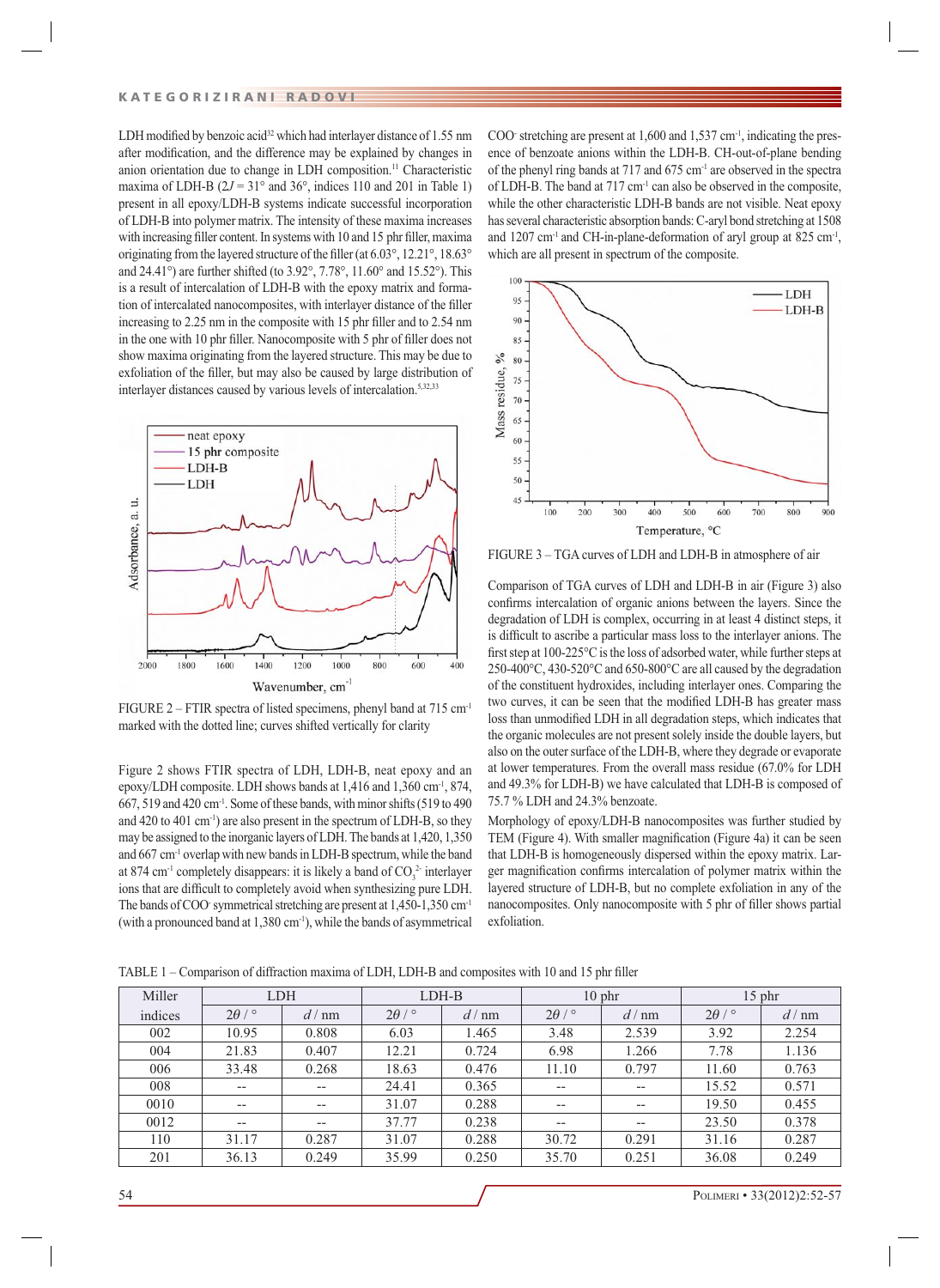

FIGURE 4 – TEM micrographs of epoxy/LDH-B nanocomposites with a, b)  $5$  phr, c)  $10$  phr and d)  $15$  phr filler

Glass transition temperatures (Table 2) of all epoxy/LDH-B intercalated nanocomposites are lower than that for neat epoxy, and the effect is more pronounced with increasing LDH-B content. Glass transition temperatures increase by 5-8°C in the second measurement, which indicates further curing at temperatures above 120°C used in the preparation of samples. Curing may have been adversely influenced by the increase of viscosity and reduction of the number of reactive groups per unit volume as a consequence of filler addition $34$  and possible reaction with organic modifier of the filler.<sup>35,36</sup> Organic modifier may also mix with the matrix and act as a plasticizer.<sup>36,37</sup> Lowering of glass transition of nanocomposites with layered fillers in comparison with neat epoxy may also be caused by a lack of adhesion between the nanolayers and epoxy molecules, which may cause phase separation or increase free volume.<sup>24</sup> Such behaviour was also noticed in epoxy modified by partially exfoliated organically modified montmorillonite (OMMT).<sup>34,38,39</sup>

Thermal stability of epoxy/LDH-B intercalated nanocomposites was studied in inert nitrogen atmosphere by TGA and DSC (Figure 5). All nanocomposites degrade in a single step similar to neat epoxy, but temperature of maximal rate of degradation, *t* max, as determined from derived TGA curve, is  $\sim$ 20 $\degree$ C lower than for neat epoxy and decreases slightly with increased content of filler (Table 2). Intercalated filler does not present a significant barrier for diffusion of volatile degradation products, and presumably even acts as a catalyst for dehydration or chain scission, the two main mechanisms of degradation of crosslinked epoxy. It is known that LDH can act as catalyst for epoxy crosslinking due to the presence of hydroxyl groups.<sup>30</sup> Initial weight-loss temperature  $(t<sub>i</sub>$ , determined from TGA curves as the temperature of 5% weight loss) is also shifted to lower temperatures. It decreases markedly with increasing filler content, which shows influence of initial degradation of LDH-B that proceeds in two steps at 80-200°C and 230-300°C. The presence of filler somewhat inhibits initial degradation of epoxy network by homolytic bond scission which is not accompanied by weight-loss but is marked by exothermic reaction on DSC curves (Figure 5b). The presence of inorganic filler expectedly increases the weight content of residue after full degradation at 1,000°C, *w*(residue), and the effect is most marked for nanocomposite with 5 phr filler content, probably due to its partially exfoliated structure. In our previous work on degradation of epoxy/OMMT nanocomposites,40 addition of filler showed very little influence on  $t_{\text{max}}$  and  $t_i$ , regardless of type of organic modification. In order to achieve significant improvement of thermal stability, full exfoliation of layered fillers is necessary.

In oxidative atmosphere  $t_i$  decreases for all specimens, while  $t_{\text{max}}$  decreases significantly only for neat epoxy and is similar to  $t_{\text{max}}$  for nanocomposite materials, as illustrated in Figure 6a. For nanocomposite materials there is little influence of atmosphere on  $t_{\text{max}}$ , indicating that the presence of oxygen from air may have the same overall influence on the mechanism of epoxy degradation as does the presence of LDH filler. The weight content of residue is only slightly larger than the theoretical inorganic content of the nanocomposite materials (Table 2), since organic char oxidizes freely



FIGURE 5 – TGA curves (a) and DSC curves (b) for investigated materials in nitrogen atmosphere

TABLE 2 – Glass transition temperature,  $t_g$ , initial degradation temperature,  $t_i$ , temperature of maximum rate of degradation,  $t_{\text{max}}$ , and weight content of residue at 1,000 °C, *w* (residue), for investigated specimens

| Material   | $/$ °C           |           | t. / $^{\circ}C$ |     | $^{\circ}$ C<br>max |     | $w$ (residue) |          |           |
|------------|------------------|-----------|------------------|-----|---------------------|-----|---------------|----------|-----------|
|            | $1^{\rm st}$ run | $2nd$ run |                  | air |                     | air |               | air      | theor.    |
| Neat epoxy | 79               | 80        | 388              | 354 | 421                 | 402 | .96 $\%$      | $0.20\%$ | $0.0\,\%$ |
| 5 phr      | 70               | 75        | 361              | 346 | 402                 | 402 | 11.39 %       | $2.06\%$ | $1.7\%$   |
| 10 phr     | 68               | 76        | 350              | 320 | 400                 | 398 | 13.07%        | $3.80\%$ | $3.2\%$   |
| $15$ phr   | 67               | 72        | 339              | 330 | 393                 | 389 | 15.10 %       | $5.15\%$ | 4.6 $%$   |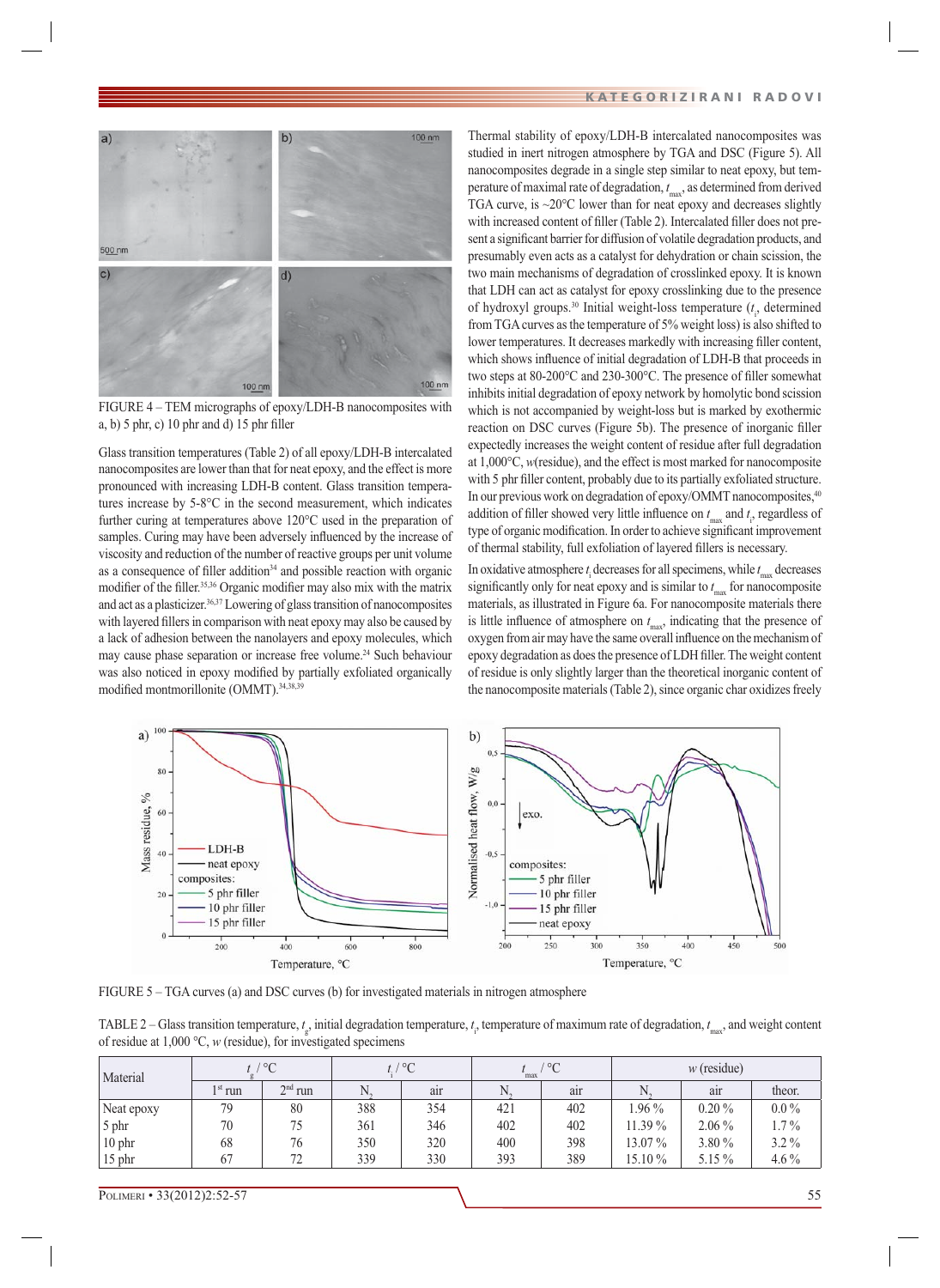at temperatures above 500°C (Figure 6b). Grounding of the materials to increase their free surface decreases  $t_{\text{max}}$  by ~80°C, as can be seen in Figure 6b. The same shift occurs for oxidative degradation of char (second large peak in DTG curve, above 500°C) of nanocomposite materials, but interestingly not for neat epoxy. DTG curves of all nanocomposite materials show a third, intermediate degradation peak, at ~400°C. The intensity of this peak depends on the filler content (Figure 6b inset) and

its temperature corresponds to  $t_{\text{max}}$  of bulk specimens, so it is supposed it shows degradation of intercalated polymer, kinetics of which are dictated by diffusion of degradation products.

In order to prepare largely exfoliated epoxy/LDH nanocomposites, LDH should be modified with a reactive anion to promote exfoliation, $24,29$  and smaller content of filler  $(< 5 \text{ phr})$  should be used.



FIGURE 6 – Comparison of DTG curves of neat epoxy and representative nanocomposites in different atmospheres (a) and depending on specimen shape (b)

### **Conclusions**

Benzoate anions intercalated into LDH layers have increased the interlayer distance and the organophilicity of the filler, enabling the preparation of epoxy-matrix intercalated nanocomposites. Successful intercalation has been confirmed by XRD and TEM measurements, and nanocomposite with 5 phr filler shows partial exfoliation. Thermal properties of the intercalated nanocomposites have worsened in comparison to the unmodified resin: glass transition and degradation temperatures of all nanocomposites are lowered, which indicates poorer crosslinking of the epoxy matrix and possible plasticizing effect of the filler. The presence of the inorganic filler does significantly increase weight residue at 1000°C, particularly for partially exfoliated nanocomposite with 5 phr filler. Change to oxidative atmosphere shows little influence on the first degradation step of the nanocomposites, but the char is burned to leave prevalently inorganic ash.

### **Acknowledgments**

*This study is a part of the research projects* Bioceramic, Polymer and Composite Nanostructured Materials *(*125-1252970-3005*) and* Development of Hydration Process Model *(*125-1252970-2983*), supported by the* Ministry of Science, Education and Sports in the Republic of Croatia*. The authors are grateful for this support. The authors would also like to thank K. Paljar for additional TGA measurements.*

#### **REFERENCES**

- 1. Utracki, L. A., Sepehr, M., Boccaleri, E.: *Synthetic, layered nanoparticles for polymeric nanocomposites (PNCs)*, Polymers for Advanced Technologies, 18(2007), 1-37.
- 2. Evans, D. G., Duan, X.: *Preparation of layered double hydroxides and their applications as additives in polymers, as precursors to magnetic materials and in biology and medicine*, Chemical Communications, (2006), 485-496.
- 3. Leroux, F., Besse, J.-P.: *Polymer interleaved layered double hydroxide: A new emerging class of nanocomposites*, Chemistry of Materials, 13(2001), 3507-3515.
- 4. Forano, C., Hibino, T., Leroux, F., Taviot-Guého, C.: *Layered double hydroxides*, in: Bergaya, F., Theng, B. K. G., Lagaly, G. (ed.): *Handbook of Clay Science*, *Developments in Clay Science*, Vol. 1. Elsevier Ltd., Oxford – Amsterdam, 2006, 1021- 1095.
- 5. Nyambo, C., Wilkie, C. A.: *Layered double hydroxides intercalated with borate anions: Fire and thermal properties in ethylene vinyl acetate copolymer*, Polymer Degradation and Stability, 94(2009), 506-512.
- 6. Costa, F. R., Wagenknecht, U., Heinrich, G.: *LDPE/MgAl layered double hydroxide nanocomposite: thermal and flammability properties*, Polymer Degradation and Stability, 92(2007), 1813-1823.
- 7. Manzi-Nshuti, C., Wang, D., Hossenlopp, J. M., Wilkie, C. A.: *The role of the trivalent metal in an LDH: Synthesis, characterization and fire properties of thermally stable PMMA/LDH systems*, Polymer Degradation and Stability, 94(2009), 705-711.
- 8. Tsai, T.-Y., Lu, S.-W., Li, F.-S.: *Preparation and characterization of epoxy/layered double hydroxides nanocomposites*, Journal of Physics and Chemistry of Solids, 69(2008), 1386-1390.
- 9. Ding, Y., Gui, Z., Zhu, J., Hu, Y., Wang, Z.: *Exfoliated poly(methyl methacrylate)/ MgFe-layered double hydroxide nanocomposites with small inorganic loading and enhanced properties*, Materials Research Bulletin, 43(2008), 3212-3220.
- 10. Sahu, B., Pugazhenthi, G.: Properties of polystyrene/organically modified layered *double hydroxide nanocomposites synthesized by solvent blending method*, Journal of Applied Polymer Science, 120(2011), 2485-2495.
- 11. Manzi-Nshuti, C., Wang, D., Hossenlopp, J. M., Wilkie, C. A.: *Aluminum-containing layered double hydroxides: the thermal, mechanical, and fire properties of (nano)composites of poly(methyl methacrylate)*, Journal of Materials Chemistry, 18(2008), 3091-3102.
- 12. Manzi-Nshuti, C., Chen, D., Su, S., Wilkie, C. A.: *Structure–property relationships of new polystyrene nanocomposites prepared from initiator-containing layered double hydroxides of zinc aluminum and magnesium aluminum*, Polymer Degradation and Stability, 94(2009), 1290-1297.
- 13. Iyi, N., Kurashima, K., Fujita, T.: *Orientation of an organic anion and second-staging structure in layered double-hydroxide intercalates*, Chemistry of Materials, 14(2002), 583-589.
- 14. Xu, Z. P., Braterman, P. S., Yu, K., Xu, H., Wang, Y., Brinker, C. J.: *Unusual hydro*carbon chain packing mode and modification of crystallite growth habit in the self*assembled nanocomposites zinc-aluminum-hydroxide oleate and elaidate (cis- and trans-* [Zn<sub>2</sub>Al(OH)<sub>6</sub>(CH<sub>3</sub>(CH<sub>2</sub>)<sub>7</sub>CH=CH(CH<sub>2</sub>)<sub>7</sub>COO)] and magnesium analogues, Chemistry of Materials, 16(2004), 2750-2756.
- 15. Dimotakis, E. D., Pinnavaia, T. J.: *New route to layered double hydroxides intercalated by organic anions: Precursors to polyoxometalate-pillared derivatives*, Inorganic Chemistry, 29(1990), 2393-2394.
- 16. Oriakhi, C. O., Farr, I. V., Lerner, M. M.: *Incorporation of poly(acrylic acid), poly(vinylsulfonate) and poly(styrenesulfonate) within layered double hydroxides*, Journal of Materials Chemistry, 6(1996), 103-107.
- 17. Lin, J. J., Juang, T. Y.: *Intercalation of layered double hydroxides by poly(oxyalkylene) amidocarboxylates: tailoring layered basal spacing*, Polymer, 45(2004), 7887-7893.